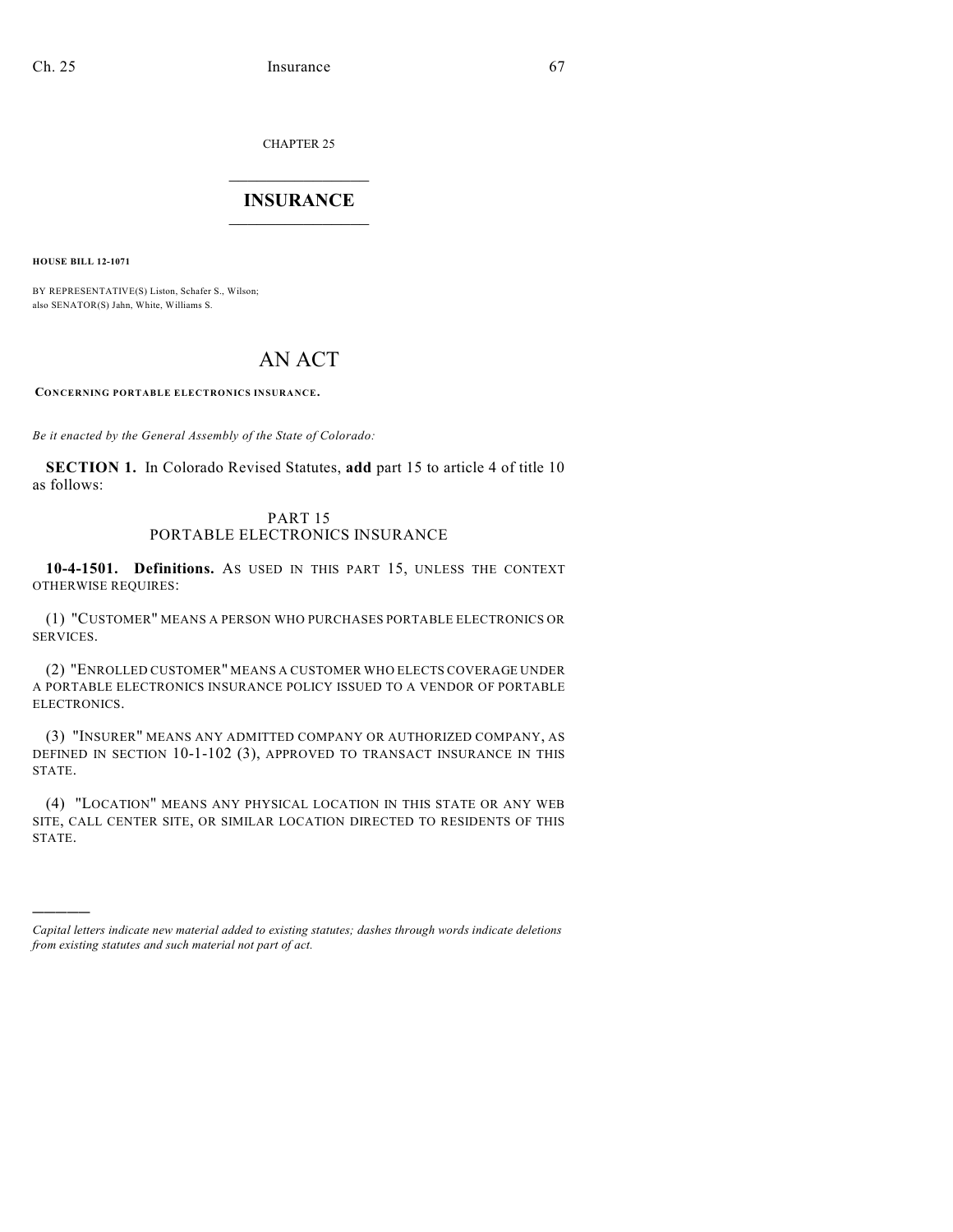#### 68 Insurance Ch. 25

(5) "PORTABLE ELECTRONICS" MEANS PERSONAL, SELF-CONTAINED, EASILY CARRIED BY AN INDIVIDUAL, BATTERY-OPERATED ELECTRONIC COMMUNICATION, VIEWING, LISTENING, RECORDING, GAMING, COMPUTING, OR GLOBAL POSITIONING DEVICES, INCLUDING CELL OR SATELLITE PHONES, PAGERS, PERSONAL GLOBAL POSITIONINGSATELLITE UNITS, PORTABLE COMPUTERS, PORTABLE AUDIO LISTENING, WIRELESS DEVICES, VIDEO VIEWING OR RECORDING DEVICES, DIGITAL CAMERAS, VIDEO CAMCORDERS, PORTABLE GAMINGSYSTEMS, DOCKING STATIONS, AUTOMATIC ANSWERING DEVICES, AND OTHER SIMILAR DEVICES AND THEIR ACCESSORIES, AND SERVICE RELATED TO THE USE OF SUCH DEVICES.

(6) (a) "PORTABLE ELECTRONICS INSURANCE" MEANS INSURANCE THAT PROVIDES COVERAGE FOR THE REPAIR OR REPLACEMENT OFPORTABLE ELECTRONICS THAT MAY PROVIDE COVERAGE FOR PORTABLE ELECTRONICS AGAINST ANY ONE OR MORE OF THE FOLLOWING CAUSES OF LOSS:

(I) LOSS;

(II) THEFT;

(III) INOPERABILITY DUE TO MECHANICAL FAILURE OR MALFUNCTION;

(IV) DAMAGE; OR

(V) OTHER SIMILAR CAUSES OF LOSS.

(b) "PORTABLE ELECTRONICS INSURANCE" DOES NOT INCLUDE:

(I) A SERVICE CONTRACT OR EXTENDED WARRANTY THAT PROVIDES COVERAGE LIMITED TO THE REPAIR, REPLACEMENT, OR MAINTENANCE OF PROPERTY FOR THE OPERATIONAL OR STRUCTURAL FAILURE OF PROPERTY DUE TO A DEFECT IN MATERIALS, WORKMANSHIP, ACCIDENTAL DAMAGE FROM HANDLING, POWER SURGES, OR NORMAL WEAR AND TEAR;

(II) A SERVICE CONTRACT THAT IS IN EFFECT AS OF THE EFFECTIVE DATE OF THIS PART 15 THAT PROVIDES COVERAGE FOR THE LOSS OF PORTABLE ELECTRONICS ASSOCIATED WITH AN ONGOING SERVICE RELATIONSHIP BETWEEN A VENDOR AND A CONSUMER OR THAT IS OTHERWISE REGULATED PURSUANT TO RULES PROMULGATED BY THE COMMISSIONER;

(III) A POLICY OF INSURANCE COVERING A SELLER'S OR MANUFACTURER'S OBLIGATIONS UNDER A WARRANTY; OR

(IV) A HOMEOWNER'S, RENTER'S, PRIVATE PASSENGER AUTOMOBILE, COMMERCIAL MULTI-PERIL, OR SIMILAR POLICY.

(7) "PORTABLE ELECTRONICS TRANSACTION" MEANS:

(a) THE SALE OR LEASE OF PORTABLE ELECTRONICS BY A VENDOR TO A CUSTOMER; OR

(b) THE SALE OF A SERVICE RELATED TO THE USE OF PORTABLE ELECTRONICS BY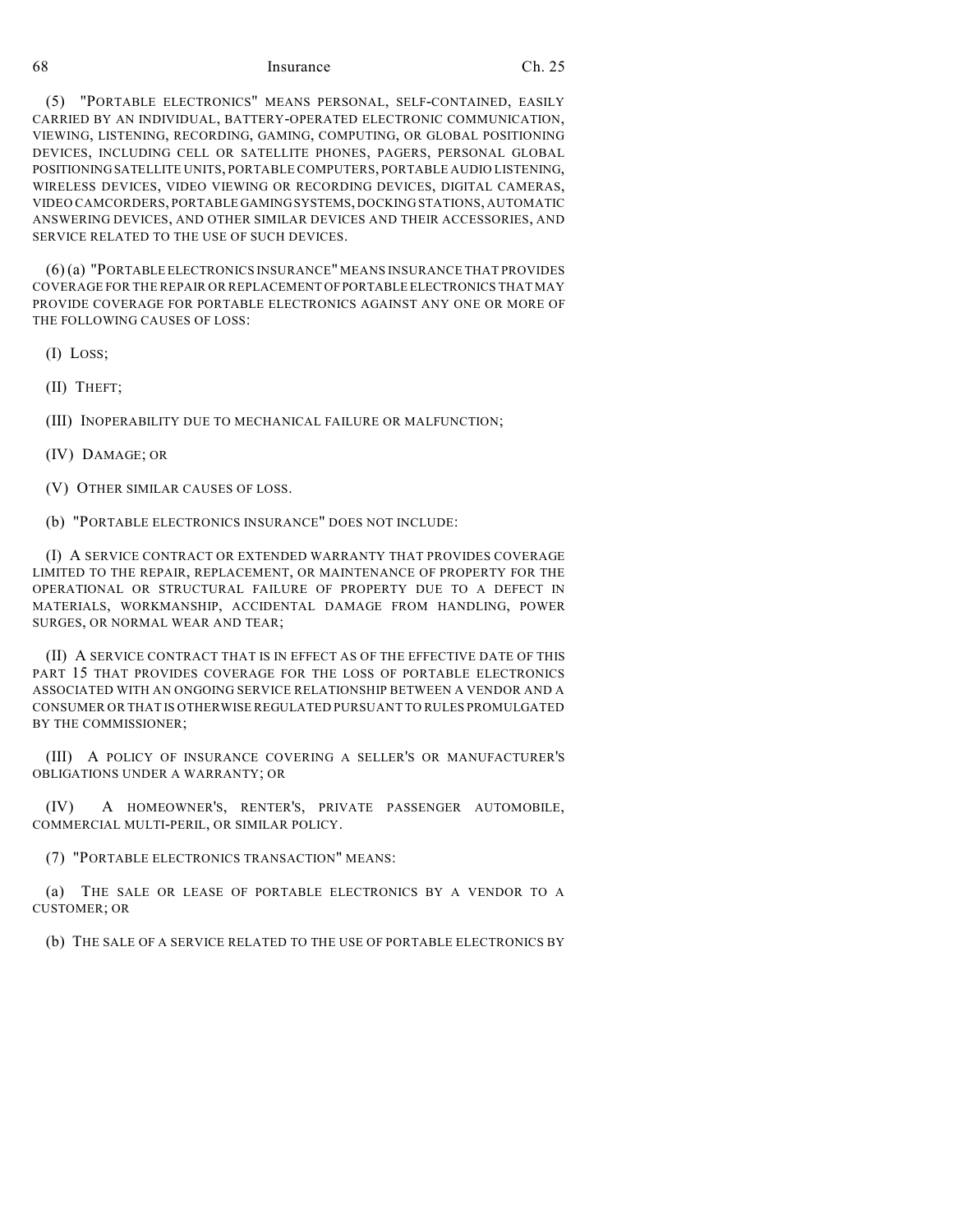## Ch. 25 Insurance 69

A VENDOR TO A CUSTOMER.

(8) "SUPERVISING ENTITY" MEANS A BUSINESS ENTITY THAT IS A LICENSED INSURER OR INSURANCE PRODUCER THAT IS AUTHORIZED BY AN INSURER TO SUPERVISE THE ADMINISTRATION OF A PORTABLE ELECTRONICS INSURANCE PROGRAM.

(9) "VENDOR" MEANS A PERSON IN THE BUSINESS OF ENGAGING IN PORTABLE ELECTRONICS TRANSACTIONS DIRECTLY OR INDIRECTLY.

**10-4-1502. Licensure of vendors.** (1) A VENDOR SHALL HOLD A LIMITED LINES PRODUCER LICENSE ISSUED BY THE DIVISION IN ACCORDANCE WITH PART 4 OF ARTICLE 2 OF THIS TITLE IN ORDER TO SELL OR OFFER COVERAGE UNDER A POLICY OF PORTABLE ELECTRONICS INSURANCE.

(2) A LIMITED LINES PRODUCER LICENSE ISSUED FOR THE PURPOSES OF THIS PART 15 AUTHORIZES AN EMPLOYEE OR AUTHORIZED REPRESENTATIVE OFTHE VENDOR TO SELL OR OFFER COVERAGE UNDER A POLICY OF PORTABLE ELECTRONICS INSURANCE TO A CUSTOMER AT EACH LOCATION AT WHICH THE VENDOR ENGAGES IN PORTABLE ELECTRONICS TRANSACTIONS.

(3) THE SUPERVISING ENTITY SHALL MAINTAIN A REGISTRY OF VENDOR LOCATIONS THAT ARE AUTHORIZED TO SELL OR SOLICIT PORTABLE ELECTRONICS INSURANCE COVERAGE IN THIS STATE. UPON REQUEST BY THE COMMISSIONER AND WITH TEN DAYS' NOTICE TO THE SUPERVISING ENTITY, THE SUPERVISING ENTITY SHALL MAKE THE REGISTRY OPEN TO INSPECTION AND EXAMINATION BY THE COMMISSIONER DURING REGULAR BUSINESS HOURS OF THE SUPERVISING ENTITY.

(4) NOTWITHSTANDING ANY OTHER PROVISION OF LAW, A LICENSE ISSUED PURSUANT TO THIS PART 15 AUTHORIZES THE LICENSEE AND ITS EMPLOYEES OR AUTHORIZED REPRESENTATIVES TO ENGAGE IN THOSE ACTIVITIES THAT ARE PERMITTED IN THIS PART 15.

**10-4-1503. Requirements for sale of portable electronics insurance.** (1) AT EVERY LOCATION WHERE PORTABLE ELECTRONICS INSURANCE IS OFFERED TO CUSTOMERS, THE VENDOR SHALL MAKE BROCHURES OR OTHER WRITTEN MATERIALS AVAILABLE TO A PROSPECTIVE CUSTOMER THAT:

(a) DISCLOSE THAT PORTABLE ELECTRONICS INSURANCE MAY PROVIDE A DUPLICATION OF COVERAGE ALREADY PROVIDED BY A CUSTOMER'S HOMEOWNER'S INSURANCE POLICY, RENTER'S INSURANCE POLICY, OR OTHER SOURCE OF COVERAGE;

(b) STATE THAT THE ENROLLMENT BY THE CUSTOMER IN A PORTABLE ELECTRONICS INSURANCE PROGRAM IS NOT REQUIRED IN ORDER TO PURCHASE OR LEASE PORTABLE ELECTRONICS OR SERVICES;

(c) SUMMARIZE THE MATERIAL TERMS OF THE INSURANCE COVERAGE,INCLUDING:

(I) THE IDENTITY OF THE INSURER;

(II) THE IDENTITY OF THE SUPERVISING ENTITY;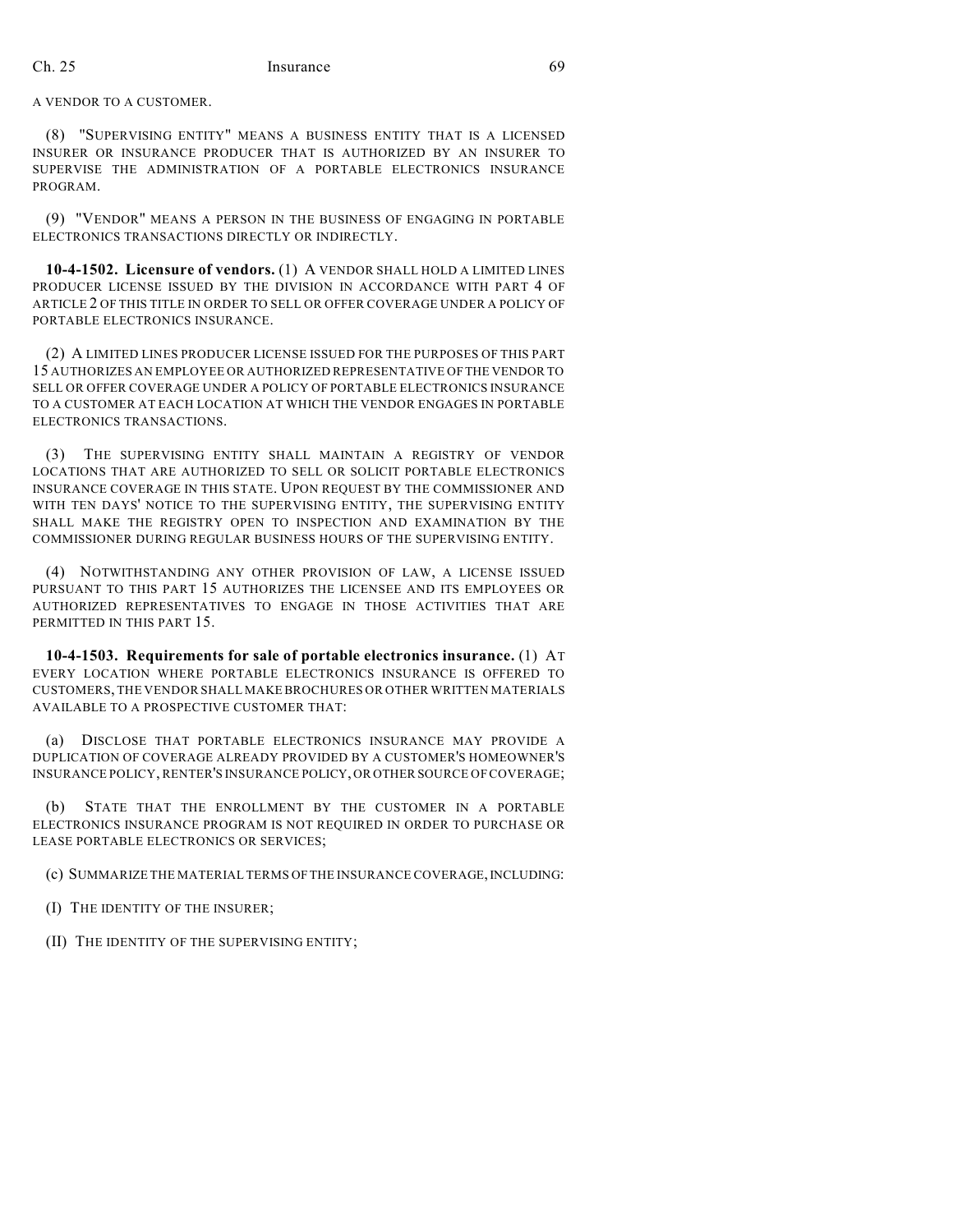(III) THE AMOUNT OF ANY APPLICABLE DEDUCTIBLE AND HOW IT IS TO BE PAID;

(IV) BENEFITS OF THE COVERAGE; AND

(V) KEY TERMS AND CONDITIONS OF COVERAGE, SUCH AS WHETHER PORTABLE ELECTRONICS MAY BE REPAIRED OR REPLACED WITH SIMILAR MAKE AND MODEL RECONDITIONED OR NONORIGINAL MANUFACTURER PARTS OR EQUIPMENT;

(d) SUMMARIZE THE PROCESS FOR FILING A CLAIM, INCLUDING A DESCRIPTION OF HOW TO RETURN PORTABLE ELECTRONICS AND THE MAXIMUM FEE APPLICABLE IF THE CUSTOMER FAILS TO COMPLY WITH ANY EQUIPMENT RETURN REQUIREMENTS; AND

(e) STATE THAT AN ENROLLED CUSTOMER MAY CANCEL ENROLLMENT FOR COVERAGE UNDER A PORTABLE ELECTRONICS INSURANCE POLICY AT ANY TIME, AND THAT THE PERSON PAYING THE PREMIUM WILL RECEIVE A REFUND OF ANY APPLICABLE UNEARNED PREMIUM.

(2) AN INSURER MAY OFFER PORTABLE ELECTRONICS INSURANCE ON A MONTH-TO-MONTH OR OTHER PERIODIC BASIS AS A GROUP OR MASTER COMMERCIAL INLAND MARINE POLICY ISSUED TO A VENDOR OF PORTABLE ELECTRONICS FOR ITS ENROLLED CUSTOMERS.

(3) A POLICY OF INSURANCE PROVIDES PRIMARY COVERAGE IN THE EVENT OF A COVERED LOSS UNDER MORE THAN ONE POLICY.

(4) EACH INSURER SHALL ESTABLISH ELIGIBILITY AND UNDERWRITINGSTANDARDS FOR CUSTOMERS ELECTING TO ENROLL IN COVERAGE FOR EACH PORTABLE ELECTRONICS INSURANCE PROGRAM.

**10-4-1504. Authority of vendors of portable electronics.** (1) THE EMPLOYEES AND AUTHORIZED REPRESENTATIVES OF VENDORS MAY SELL OR OFFER PORTABLE ELECTRONICS INSURANCE TO CUSTOMERS AND ARE NOT SUBJECT TO LICENSURE AS AN INSURANCE PRODUCER UNDER THIS TITLE IF:

(a) THE VENDOR OBTAINS A LIMITED LINES PRODUCER LICENSE TO AUTHORIZE ITS EMPLOYEES OR AUTHORIZED REPRESENTATIVES TO SELL OR OFFER PORTABLE ELECTRONICS INSURANCE PURSUANT TO THIS SECTION;

(b) THE INSURER ISSUING THE PORTABLE ELECTRONICS INSURANCE EITHER DIRECTLY SUPERVISES, AUTHORIZES, OR APPOINTS A SUPERVISING ENTITY TO SUPERVISE THE ADMINISTRATION OF THE PROGRAM, INCLUDING DEVELOPMENT OF A TRAINING PROGRAM FOR EMPLOYEES AND AUTHORIZED REPRESENTATIVES OF THE VENDORS. THE SUPERVISING ENTITY SHALL INCLUDE THE FOLLOWING IN THE TRAINING PROGRAM, WHICH MUST INCLUDE EMPLOYEES AND AUTHORIZED REPRESENTATIVES OF VENDORS WHO ARE DIRECTLY ENGAGED IN THE ACTIVITY OF SELLING OR OFFERING PORTABLE ELECTRONICS INSURANCE:

(I) A SUPPLEMENTAL EDUCATION PROGRAM REGARDING THE PORTABLE ELECTRONICS INSURANCE PRODUCT THAT IS CONDUCTED AND OVERSEEN BY LICENSED EMPLOYEES OF THE SUPERVISING ENTITY IF THE TRAINING PROGRAM IS PROVIDED IN ELECTRONIC FORMAT; AND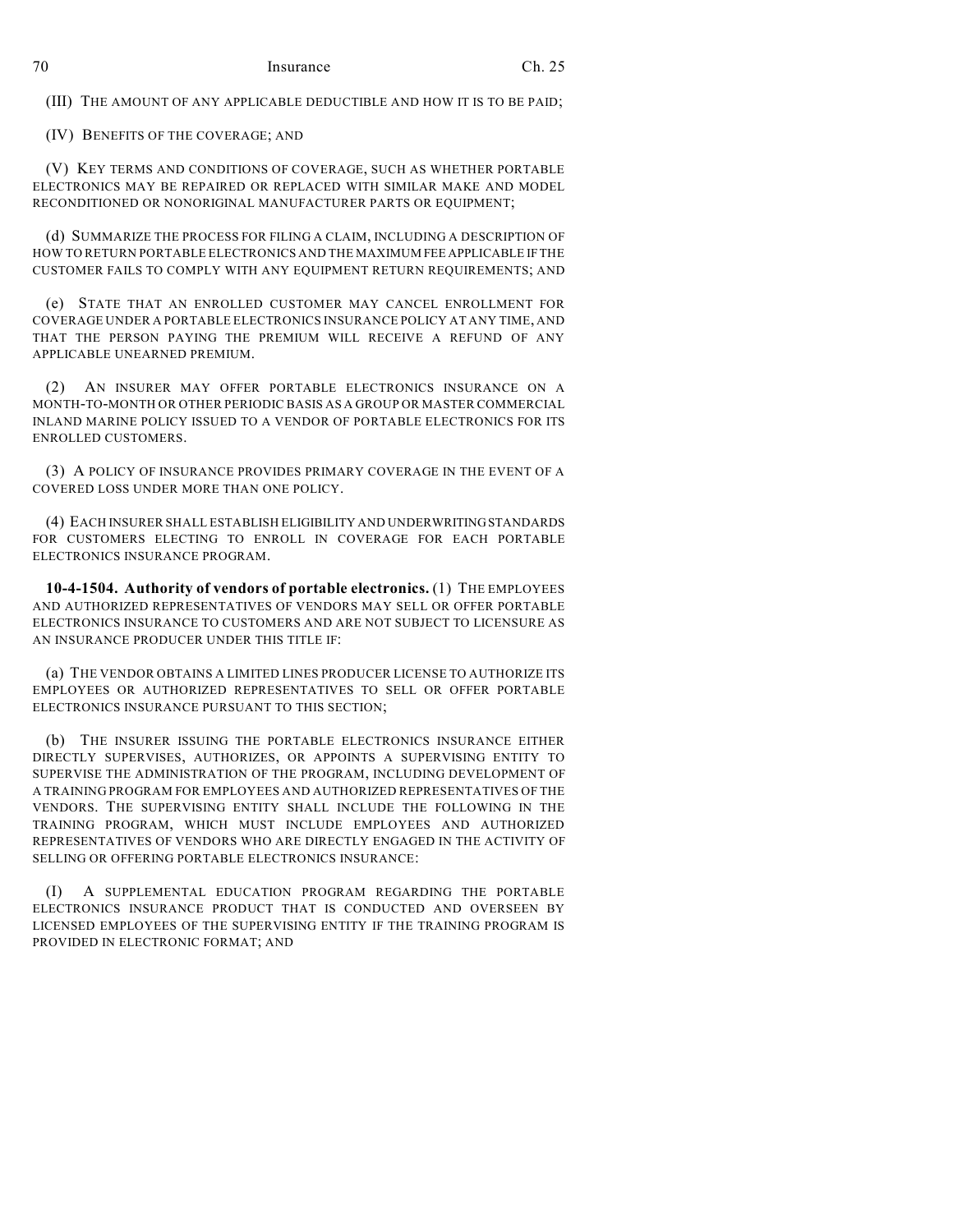## Ch. 25 Insurance 71

(II) INSTRUCTION TO EACH EMPLOYEE OR AUTHORIZED REPRESENTATIVE ABOUT THE PORTABLE ELECTRONICS INSURANCE OFFERED TO CUSTOMERS AND THE DISCLOSURES REQUIRED UNDER SECTION 10-4-1503; AND

(c) THE EMPLOYEE OR AUTHORIZED REPRESENTATIVE OF A VENDOR DOES NOT ADVERTISE, REPRESENT, OR OTHERWISE HOLD HIMSELF OR HERSELF OUT AS A NONLIMITED LINES LICENSED INSURANCE PRODUCER.

(2) NOTWITHSTANDING ANY OTHER PROVISION OF LAW, A VENDOR SHALL NOT COMPENSATE EMPLOYEES OR AUTHORIZED REPRESENTATIVES OF A VENDOR BASED PRIMARILY ON THE NUMBER OF CUSTOMERSENROLLED FOR PORTABLE ELECTRONICS INSURANCE COVERAGE, BUT THE VENDOR MAY COMPENSATE EMPLOYEES OR AUTHORIZED REPRESENTATIVES FOR ACTIVITIES UNDER THE LIMITED LINES LICENSE AS LONG AS THE COMPENSATION IS INCIDENTAL TO THE EMPLOYEE'S OR AUTHORIZED REPRESENTATIVE'S OVERALL COMPENSATION.

(3) A VENDOR MAY BILL AND COLLECT CHARGES FOR PORTABLE ELECTRONICS INSURANCE COVERAGE.A VENDOR SHALL SEPARATELY ITEMIZE ANY CHARGE TO THE ENROLLED CUSTOMER FOR COVERAGE THAT IS NOT INCLUDED IN THE COST ASSOCIATED WITH THE PURCHASE OR LEASE OF PORTABLE ELECTRONICS AND ANY RELATED SERVICES. IF THE PORTABLE ELECTRONICS INSURANCE COVERAGE IS INCLUDED WITH THE PURCHASE OR LEASE OF PORTABLE ELECTRONICS OR RELATED SERVICES, THE VENDOR SHALL CLEARLY AND CONSPICUOUSLY DISCLOSE TO THE ENROLLED CUSTOMER THAT THE PORTABLE ELECTRONICS INSURANCE COVERAGE IS INCLUDED WITH THE PORTABLE ELECTRONICS OR RELATED SERVICES. VENDORS BILLING AND COLLECTING THE CHARGES ARE NOT REQUIRED TO MAINTAIN THE CHARGES IN A SEGREGATED ACCOUNT IF THE VENDOR IS AUTHORIZED BY THE INSURER TO HOLD THE CHARGES IN AN ALTERNATIVE MANNER AND REMITS THE CHARGES TO THE SUPERVISING ENTITY WITHIN SIXTY DAYS AFTER RECEIPT. ALL CHARGES RECEIVED BY A VENDOR FROM AN ENROLLED CUSTOMER FOR THE SALE OF PORTABLE ELECTRONICS INSURANCE ARE HELD IN TRUST BY THE VENDOR IN A FIDUCIARY CAPACITY FOR THE BENEFIT OF THE INSURER. VENDORS MAY RECEIVE COMPENSATION FOR BILLING AND COLLECTION SERVICES.

**10-4-1505. Suspension or revocation of license.** (1) IF A VENDOR OF PORTABLE ELECTRONICS OR ITS EMPLOYEE OR AUTHORIZED REPRESENTATIVE VIOLATES THIS PART 15, THE COMMISSIONER MAY TAKE DISCIPLINARY ACTION AGAINST THE VENDOR IN ACCORDANCE WITH PART 8 OF ARTICLE 2 OF THIS TITLE. A FINE IMPOSED AS DISCIPLINARY ACTION SHALL NOT EXCEED FIVE THOUSAND DOLLARS IN THE AGGREGATE FOR MULTIPLE VIOLATIONS ARISING FROM THE SAME OR SIMILAR **CONDUCT.** 

(2) IN ADDITION TO OTHER PENALTIES AUTHORIZED BY PART 8 OF ARTICLE 2 OF THIS TITLE, THE COMMISSIONER MAY:

(a) SUSPEND THE PRIVILEGE OF TRANSACTING PORTABLE ELECTRONICS INSURANCE PURSUANT TO THIS PART 15 AT SPECIFIC BUSINESS LOCATIONS WHERE VIOLATIONS HAVE OCCURRED; AND

(b) SUSPEND OR REVOKE THE ABILITY OF INDIVIDUAL EMPLOYEES OR AUTHORIZED REPRESENTATIVES TO ACT UNDER THE LICENSE.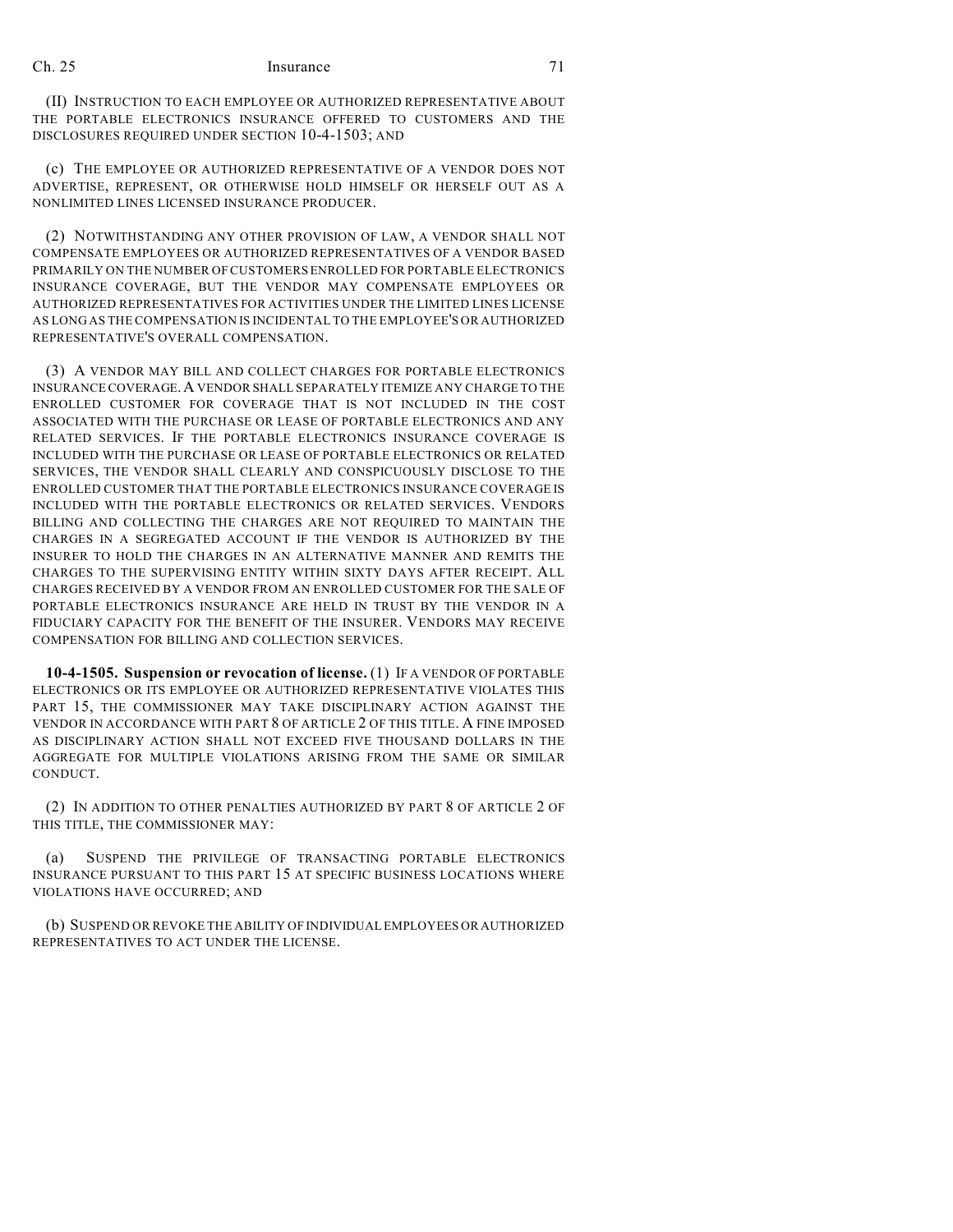#### **10-4-1506. Termination of portable electronics insurance.** (1) NOTWITHSTANDING ANY OTHER PROVISION OF LAW:

(a) (I) EXCEPT AS SPECIFIED IN SUBPARAGRAPHS (II) AND (III) OF THIS PARAGRAPH (a), AN INSURER MAY TERMINATE OR OTHERWISE CHANGE THE TERMS AND CONDITIONS OF A POLICY OF PORTABLE ELECTRONICS INSURANCE ONLY UPON PROVIDING THE VENDOR AND ENROLLED CUSTOMERS WITH AT LEAST THIRTY DAYS' **NOTICE.** 

(II) AN INSURER MAY TERMINATE AN ENROLLED CUSTOMER'S ENROLLMENT UNDER A PORTABLE ELECTRONICS INSURANCE POLICY UPON FIFTEEN DAYS' NOTICE FOR NONPAYMENT OF PREMIUM OR FOR DISCOVERY OF FRAUD OR MATERIAL MISREPRESENTATION IN OBTAINING COVERAGE OR IN THE PRESENTATION OF A CLAIM UNDER THE POLICY.

(III) AN INSURER MAY IMMEDIATELY TERMINATE AN ENROLLED CUSTOMER'S ENROLLMENT UNDER A PORTABLE ELECTRONICS INSURANCE POLICY:

(A) IF THE ENROLLED CUSTOMER CEASES TO HAVE AN ACTIVE SERVICE WITH THE VENDOR OF PORTABLE ELECTRONICS; OR

(B) IF AN ENROLLED CUSTOMER EXHAUSTS THE AGGREGATE LIMIT OF LIABILITY, IF ANY, UNDER THE TERMS OF THE PORTABLE ELECTRONICS INSURANCE POLICY AND THE INSURER SENDS NOTICE OF TERMINATION TO THE ENROLLED CUSTOMER WITHIN THIRTY CALENDAR DAYS AFTER EXHAUSTION OF THE LIMIT. IF NOTICE IS NOT TIMELY SENT, ENROLLMENT CONTINUES NOTWITHSTANDING THE AGGREGATE LIMIT OF LIABILITY UNTIL THE INSURER SENDS NOTICE OF TERMINATION TO THE ENROLLED CUSTOMER.

(b) IF THE INSURER CHANGES THE TERMS AND CONDITIONS, THEN THE INSURER SHALL PROVIDE THE VENDOR WITH A REVISED POLICY OR ENDORSEMENT AND SHALL PROVIDE EACH ENROLLED CUSTOMER WITH A REVISED CERTIFICATE, ENDORSEMENT, UPDATED BROCHURE, OR OTHER EVIDENCE INDICATING THAT A CHANGE IN THE TERMS AND CONDITIONS HAS OCCURRED AND A SUMMARY OF THE MATERIAL CHANGES;

(c) WHEN A VENDOR TERMINATES A PORTABLE ELECTRONICS INSURANCE POLICY, THE VENDOR SHALL MAIL OR DELIVER WRITTEN NOTICE TO EACH ENROLLED CUSTOMER ADVISING THE ENROLLED CUSTOMER OF THE TERMINATION OF THE POLICY AND THE EFFECTIVE DATE OF TERMINATION. THE INSURER SHALL MAIL OR DELIVER WRITTEN NOTICE TO THE ENROLLED CUSTOMER AT LEAST THIRTY DAYS BEFORE THE TERMINATION.

(d) (I) WHENEVER NOTICE OR CORRESPONDENCE WITH RESPECT TO A POLICY OF PORTABLE ELECTRONICS INSURANCE IS REQUIRED PURSUANT TO THIS PART 15 OR IS OTHERWISE REQUIRED BY LAW, THE INSURER, VENDOR, OR OTHER PERSON SHALL SEND IT IN WRITING WITHIN THE NOTICE PERIOD, IF ANY, SPECIFIED WITHIN THE STATUTE OR RULE REQUIRING THE NOTICE OR CORRESPONDENCE. NOTWITHSTANDING ANY OTHER PROVISION OF LAW, AN INSURER, VENDOR, OR OTHER PERSON MAY SEND NOTICES AND CORRESPONDENCE BY EITHER MAIL OR ELECTRONIC MEANS.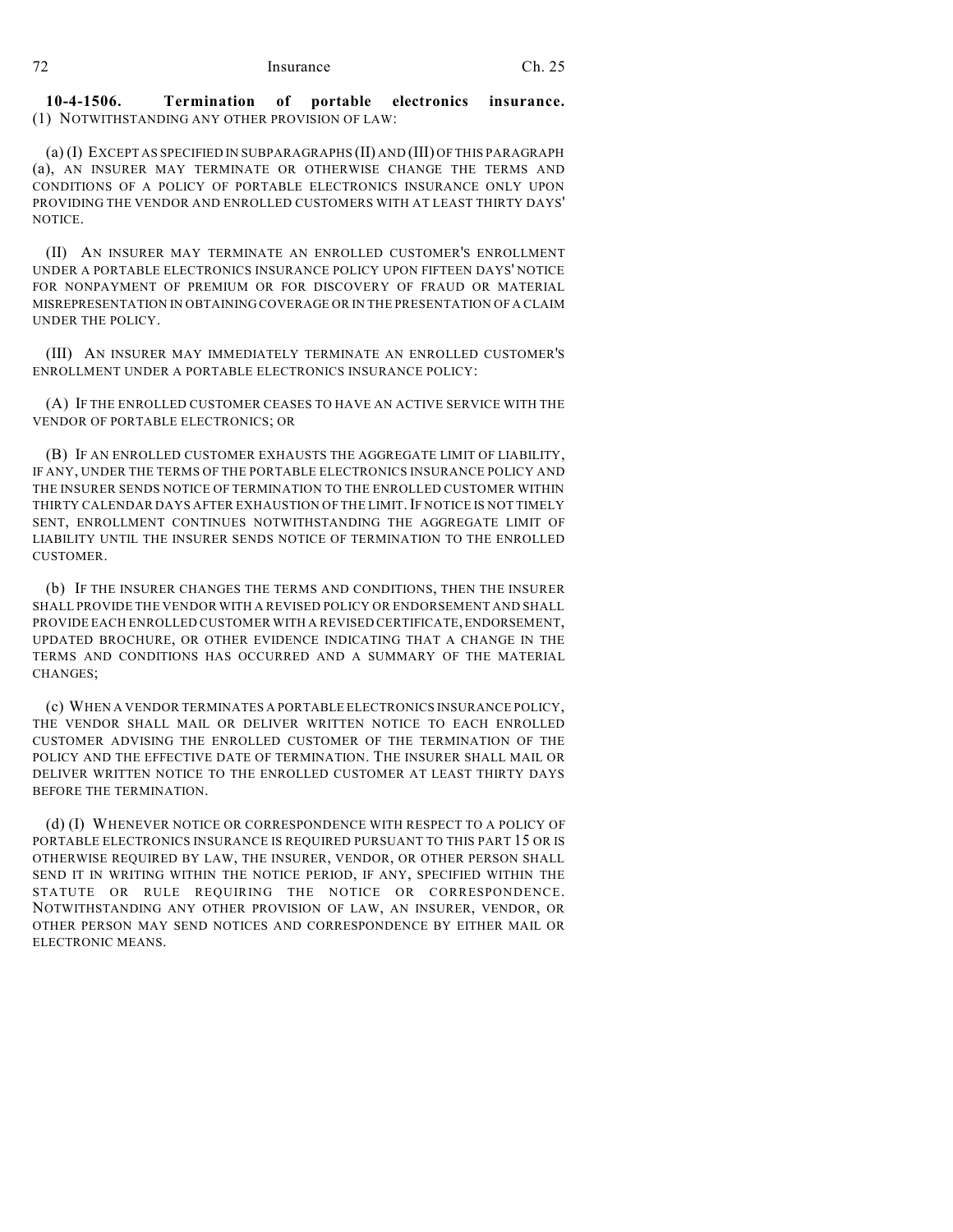## Ch. 25 Insurance 73

(II) IF THE NOTICE OR CORRESPONDENCE IS MAILED, THE INSURER SHALL SEND IT TO THE VENDOR AT THE VENDOR'S MAILING ADDRESS SPECIFIED FOR SUCH PURPOSE AND TO ITS AFFECTED ENROLLED CUSTOMERS'LAST-KNOWN MAILING ADDRESSES ON FILE WITH THE INSURER. THE INSURER OR VENDOR SHALL MAINTAIN PROOF OF MAILING IN A FORM AUTHORIZED OR ACCEPTED BY THE UNITED STATES POSTAL SERVICE OR OTHER COMMERCIAL MAIL DELIVERY SERVICE.

(III) IF THE NOTICE OR CORRESPONDENCE IS SENT BY ELECTRONIC MEANS, THE INSURER SHALL SEND IT TO THE VENDOR AT THE VENDOR'S ELECTRONIC MAIL ADDRESS SPECIFIED FOR SUCH PURPOSE AND TO ITS AFFECTED ENROLLED CUSTOMERS' LAST-KNOWN ELECTRONIC MAIL ADDRESSES AS PROVIDED BY EACH ENROLLED CUSTOMER TO THE INSURER OR VENDOR.THE INSURER OR VENDOR SHALL MAINTAIN PROOF THAT THE NOTICE OR CORRESPONDENCE WAS SENT.

(IV) FOR PURPOSES OF THIS PARAGRAPH (d), AN ENROLLED CUSTOMER'S PROVISION OF AN ELECTRONIC MAIL ADDRESS TO THE INSURER OR VENDOR IS CONSENT TO RECEIVE NOTICES AND CORRESPONDENCE BY ELECTRONIC MEANS.

(e) THE SUPERVISING ENTITY APPOINTED BY THE INSURER MAY SEND NOTICE OR CORRESPONDENCE REQUIRED BY THIS SECTION OR OTHERWISE REQUIRED BY LAW ON BEHALF OF AN INSURER OR VENDOR.

**10-4-1507. Application for license - fees.** (1) AN APPLICANT FOR A LICENSE UNDER THIS PART 15 SHALL APPLY FOR A LICENSE IN ACCORDANCE WITH SECTION 10-2-404; EXCEPT THAT, IN LIEU OF PROVIDING INFORMATION FOR ALL OFFICERS, PARTNERS, AND DIRECTORS AS REQUIRED BY SECTION 10-2-404 (2), THE REQUIRED INFORMATION TO BE SUBMITTED FOR A LICENSE PURSUANT TO THIS PART 15 IS LIMITED TO THE INFORMATION PERTAINING TO AN EMPLOYEE OR OFFICER OF THE VENDOR THAT IS DESIGNATED BY THE APPLICANT AS THE PERSON RESPONSIBLE FOR THE VENDOR'S COMPLIANCE WITH THIS PART 15.IF THE VENDOR DERIVES MORE THAN FIFTY PERCENT OF ITS REVENUE FROM THE SALE OF PORTABLE ELECTRONICS INSURANCE, THE VENDOR SHALL PROVIDE THE LOCATION OF THE HOME OFFICE, NAME, RESIDENCE ADDRESS, AND OTHER INFORMATION REQUIRED BY THE COMMISSIONER FOR ALL OFFICERS, DIRECTORS, AND SHAREHOLDERS OF RECORD HAVING BENEFICIAL OWNERSHIP OF TEN PERCENT OR MORE OF ANY CLASS OF SECURITIES REGISTERED UNDER THE FEDERAL SECURITIES LAWS.

(2) FOR PURPOSES OF COMPLYING WITH SECTION 10-2-404 (2) (d), THE LICENSED PRODUCER DESIGNATED BY AN APPLICANT IS NOT REQUIRED TO BE AN OFFICER, PARTNER, EMPLOYEE, OR DIRECTOR OF THE APPLICANT.

(3) AN APPLICANT FOR A LICENSE PURSUANT TO THIS PART 15 IS EXEMPT FROM THE REQUIREMENTS OF SECTIONS 10-2-404 (2) (f) AND 10-2-406.

(4) ANY VENDOR ENGAGING IN PORTABLE ELECTRONICS INSURANCE TRANSACTIONS ON OR BEFORE THE EFFECTIVE DATE OF THIS PART 15 SHALL APPLY FOR LICENSURE WITHIN NINETY DAYS AFTER THE EFFECTIVE DATE OF THIS PART 15. ANY APPLICANT COMMENCING OPERATIONS AFTER THE EFFECTIVE DATE OF THIS PART 15 SHALL OBTAIN A LICENSE BEFORE OFFERING PORTABLE ELECTRONICS INSURANCE.